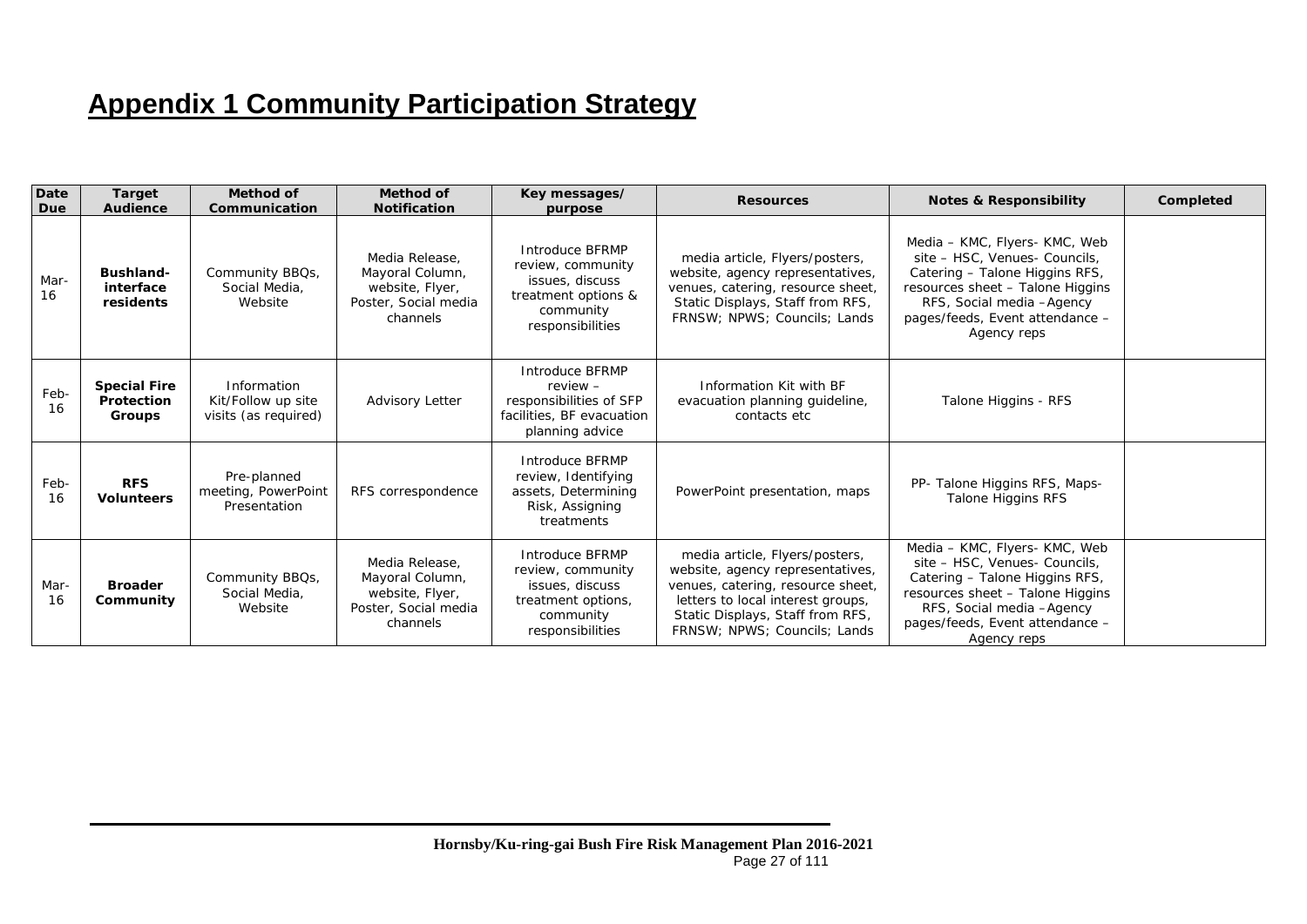| Date<br>Due | <b>Target Audience</b>                           | <b>Method of</b><br>Communication         | <b>Method of</b><br><b>Notification</b> | Key messages/ purpose                                                                                    | <b>Resources</b>                                                                                                                               | <b>Notes &amp; Responsibility</b>                                                      | Completed |
|-------------|--------------------------------------------------|-------------------------------------------|-----------------------------------------|----------------------------------------------------------------------------------------------------------|------------------------------------------------------------------------------------------------------------------------------------------------|----------------------------------------------------------------------------------------|-----------|
| <b>TBA</b>  | <b>Mayor &amp; Councillor</b><br><b>Briefing</b> | Council meeting                           | <b>Briefing Note</b>                    | Introduce BFRMP review,<br>Implications for Council,<br>approve public exhibition                        | Briefing notes/report, maps                                                                                                                    | Maps- Talone Higgins<br>RFS, Briefing<br>notes/report - KMC,<br>Dave Leggett HSC       |           |
| Feb-<br>16  | <b>MPs Briefing</b>                              | Advisory/Invitation<br>Meeting            |                                         | Introduce BFRMP review.<br>advise amendments                                                             | Website, maps, document                                                                                                                        | Mark Sugden - RFS                                                                      |           |
| Feb-<br>16  | <b>Staff</b><br>Briefing/Approvals               | Pre-planned<br>meeting, Briefing<br>notes | Agency internal<br>correspondence       | Introduce BFRMP review,<br>Implications for agency,<br>approve public exhibition                         | maps, venue/dates                                                                                                                              | Briefing notes - Agency<br>reps, Maps - Talone<br>Higgins RFS, Venues -<br>Agency reps |           |
| Feb-<br>16  | <b>Interest Groups</b><br>(Bushcare etc)         | Community BBQs,<br>Website                | <b>Invitation Letter</b>                | Introduce BFRMP review,<br>community issues, discuss<br>treatment options,<br>community responsibilities | media article, Flyers/posters,<br>website, agency representatives,<br>venues, catering, resource<br>sheet, letters to local interest<br>groups | Letter distribution -<br>Council reps                                                  |           |
| Feb-<br>16  | <b>CFU</b>                                       | Community BBQs,<br>website                | <b>Invitation Letter</b>                | Introduce BFRMP review,<br>community issues, discuss<br>treatment options,<br>community responsibilities | media article, Flyers/posters,<br>website, agency representatives,<br>venues, catering, resource<br>sheet, letters                             | Letter & Distribution -<br><b>Robert Strauch FRNSW</b>                                 |           |
| Feb-<br>16  | <b>Sport Organisations</b>                       | Community BBQs,<br>Website                | <b>Invitation Letter</b>                | Introduce BFRMP review.<br>community issues, discuss<br>treatment options,<br>community responsibilities | media article, Flyers/posters,<br>website, agency representatives,<br>venues, catering, resource<br>sheet, letters to local interest<br>groups | Letter - Council reps                                                                  |           |